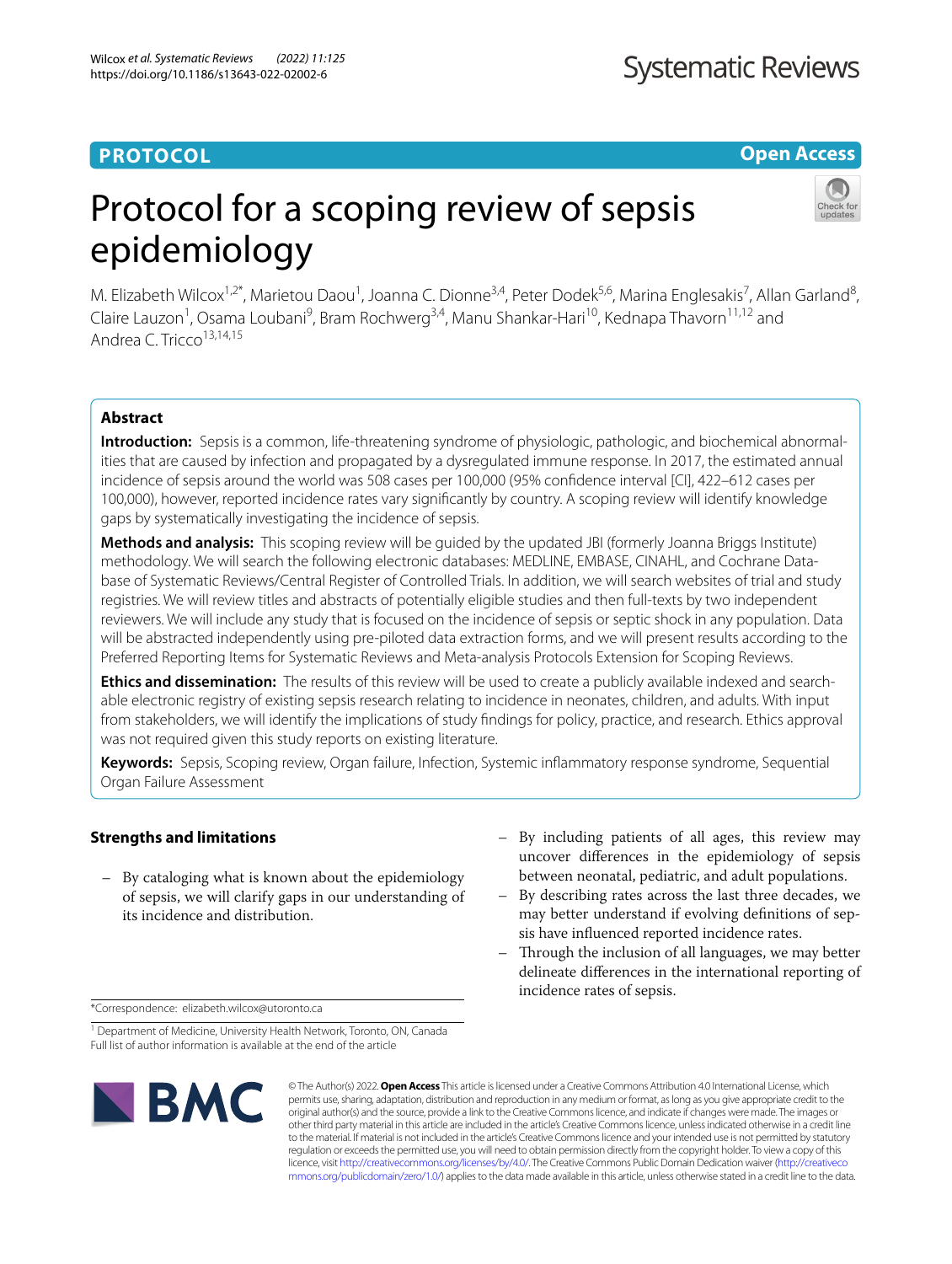#### **Introduction**

Though consensus-based definitions of sepsis have evolved over the past 30 years  $[1-3]$  $[1-3]$ , the core element has remained constant; the most recent, SEPSIS-3 defnition, describes it as "life-threatening organ dysfunction caused by a dysregulated host response to infection" [\[3](#page-4-1)]. Despite efforts at improving its clinical definition, physicians struggle to identify sepsis [[4\]](#page-4-2). For example, among 2579 critically ill patients with presumed sepsis, in post hoc assessment, 43% were judged unlikely to have had an infection [\[5](#page-4-3)]. Challenges in the clinical identifcation of sepsis threaten the accuracy of reported sepsis estimates.

The World Health Organization (WHO) estimates that sepsis afects over 30 million people each year, and is responsible for over 6 million deaths worldwide, including one million newborns [\[6](#page-4-4)]. Recently, for the frst time, the Global Burden of Disease (GBD) Study included sepsis estimates in its reporting of cause of death data from over 100 million individual death records across 195 countries [[7\]](#page-4-5). For 2017, it estimated 48.9 million incident cases of sepsis worldwide (implicit and explicit sepsis cases) and 11 million sepsis-related deaths. This would represent 19.7% of all global deaths [[7](#page-4-5)]. Declining incidence was seen in nearly every location, with the highest age-standardized incidence of sepsis occurring in areas with the lowest sociodemographic index. Concerningly, however, there seems to be a general lack of national-level reporting of sepsis incidence, and in some cases, crude estimates based on applied modeling from all-cause mortality estimates are the only data available [[7\]](#page-4-5). Furthermore, existing studies are heavily represented by high-income countries as compared to low- and middle-income countries where data may be less readily available. Such economic disparities may infuence the reporting of vaccine preventable "infections" likely to impact sepsis incidence over time.

Vulnerable populations such as those who live in poverty, or who have less education, higher unemployment, visible minority status, or more functional limitations have higher mortality rates from sepsis [[8](#page-4-6)]. Although these vulnerabilities may in part be explained by geographical barriers to preventative care and early diagnosis and treatment, further investigation is needed to understand the role of socio-demographic inequities and characteristics of at-risk populations. Furthermore, the study of both national and international diferences in equity of access may reveal how socio-political conditions predispose certain individuals to the development of sepsis or infuence sepsis-associated mortality. Accurate national data on sepsis may be used to establish healthcare policy and allocate healthcare resources.

The main objectives of this scoping review are  $(1)$  to describe the epidemiology of sepsis (i.e., incidence rate), (2) to report incidence rates over time, and (3) to identify existing knowledge gaps to inform and guide future research. This scoping review will catalog existing knowledge and identify gaps, and as such it will be a fundamental infrastructure in informing and guiding future research as well as policy work in sepsis.

## **Methods and analysis**

#### **Objectives**

This is a protocol for a scoping review aimed at understanding what is known about the epidemiology of sepsis. Methods for inclusion and analysis of articles will be performed according to the updated JBI (formerly Joanna Briggs Institute) guide to scoping review methodology [[9\]](#page-4-7). The main items in the Preferred Reporting Items for Systematic Reviews and Meta-analysis Protocols Extension for Scoping Reviews (PRISMA-ScR) [[10](#page-4-8), [11](#page-4-9)] guided the reporting of this protocol, and furthermore, it will be registered with Open Science Framework [\(https://osf.io/](https://osf.io/)) upon acceptance.

The specific objectives of this scoping review are:

- (1) Identify the types of available evidence of the epidemiology of sepsis;
- (2) Clarify key concepts/defnitions in the literature;
- (3) Examine how research is conducted in the feld of sepsis epidemiology;
- (4) Identify and analyze knowledge gaps as fundamental infrastructure to inform and guide future research, policy work, ultimately with the aim of facilitating future sepsis research; and
- (5) Inform the conduct of a systematic review examining the epidemiology of sepsis.

#### **Eligibility criteria**

We will include citations if: (1) the study design is a nonrandomized controlled trial, cohort study, case–control study, or cross-sectional study; (2) the study includes a population or subgroup of patients with defned sepsis or septic shock (e.g., regional or national); and (3) the population being described the report on the population incidence of sepsis (i.e., incidence). A preliminary exploratory review of studies examining sepsis will help refne the scope of the present protocol. We will not apply any publication date or language restrictions. Because our primary objective is to understand how the development of sepsis may vary among age groups, country of residence, socio-economic status, etc., there will be no eligibility criteria restricting the scoping review to specifc populations.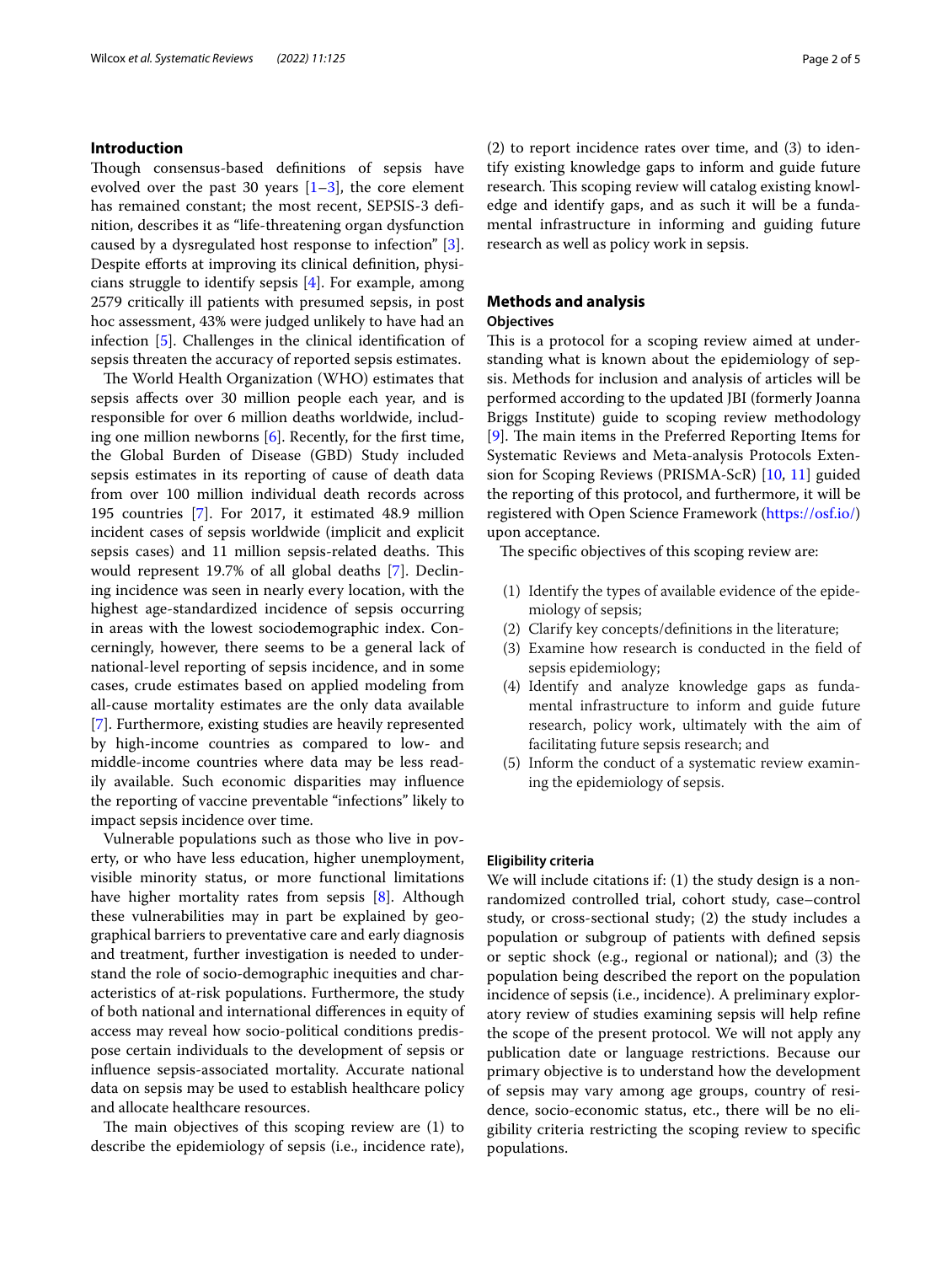#### **Literature search**

In collaboration with an experienced health science librarian, we will search the following databases from inception: MEDLINE, EMBASE, CINAHL, and Cochrane Library [[12](#page-4-10)]. To ensure reproducibility, each search strategy will be validated by a second medical librarian using the Peer Review of Electronic Search Strategies (PRESS) checklist [\[13](#page-4-11), [14\]](#page-4-12). The proposed MEDLINE and EMBASE search strategies are outlined in the online [supplementary appendix](#page-3-0). All reference management will be performed in Covidence (Version © 2022, Melbourne, Australia). Reference lists of included studies and relevant reviews will be searched to identify additional relevant sources. Authors of primary sources will be contacted should any further information be required.

The unpublished literature (i.e., difficult to locate unpublished material) will also be searched [\[15](#page-4-13)]. Specifcally, we will search Google and websites of agencies that fund, report or conduct sepsis studies, such as the World Health Organization. Web pages pertaining to the Center of Disease Control (CDC) and other sepsis organizations were also examined for the purpose of this review.

#### **Selection of sources/screening (level 1)**

<span id="page-2-0"></span>**Table 1** Data charting form

After removal of duplicates, titles and abstracts of all search results will be assessed for inclusion against eligibility criteria. Titles/abstracts will be identifed as

| Page 3 of 5 |  |  |  |
|-------------|--|--|--|
|-------------|--|--|--|

"include," "exclude," or "maybe." We will screen in two stages: frst titles and abstracts, then full texts, and screening at both stages will be completed independently and in duplicate by two reviewers from the screening team. Prior to the screening of titles and abstracts (level 1 screening), the citation screening form will be calibrated through pilot testing with a random sample of 50 citations from the literature search by two reviewers, independently. The reviewer team will then independently review titles and abstracts, meet to discuss discrepancies, and make modifcations to the eligibility criteria and screening form, and true screening will commence when at least 75% agreement is reached [\[14](#page-4-12)]. Full texts will be reviewed for all studies marked as "include" by one or more reviewers and will be independently identifed as either "include" or "exclude" by both reviewers. Discrepancies will be resolved by discussion and consensus between the two reviewers, or by a third-party decision.

#### **Data charting/extraction (level 2)**

During this stage, we will collect key information about the selected articles using a predefned Data Extraction Form. The extraction form was first pilot-tested using five studies by two independent reviewers; the extracted data will include the following fields (Table [1\)](#page-2-0). The research team will meet to ensure that all appropriate information is to be collected, at which time the form may be modified before true data charting commences. The two

| <b>EQUIC E</b> Data Charting form                                          |                                                                                                                                                    |
|----------------------------------------------------------------------------|----------------------------------------------------------------------------------------------------------------------------------------------------|
| Author and date                                                            |                                                                                                                                                    |
| Title of study                                                             |                                                                                                                                                    |
| Publication                                                                |                                                                                                                                                    |
| Country/region                                                             |                                                                                                                                                    |
| Study setting                                                              |                                                                                                                                                    |
| Study population (adult, pediatrics, neonatal, maternal or mixed)          |                                                                                                                                                    |
| Study design                                                               |                                                                                                                                                    |
| Data source(s)                                                             | Database used for case numbers (e.g., prospective registry)                                                                                        |
| Definition of sepsis used or specifics with regards to case identification | Clinical definition used to identify cases of sepsis or administrative<br>database codes (or combinations of codes) to identify cases of<br>sepsis |
| Number of cases (sepsis/severe sepsis)                                     |                                                                                                                                                    |
| Calendar year                                                              |                                                                                                                                                    |
| Study duration                                                             |                                                                                                                                                    |
| Sepsis incidence/100,000 persons                                           |                                                                                                                                                    |
| Sepsis incidence/100,000 person years                                      |                                                                                                                                                    |
| Severe sepsis incidence/100,000 persons                                    |                                                                                                                                                    |
| Severe sepsis incidence/100,000 person years                               |                                                                                                                                                    |
| Septic shock incidence/100,000 persons <sup>a</sup>                        |                                                                                                                                                    |
| Septic shock incidence/100,000 person years <sup>a</sup>                   |                                                                                                                                                    |
| Comment(s)                                                                 |                                                                                                                                                    |

<sup>a</sup> For manuscripts published before the SEPSIS-3 definition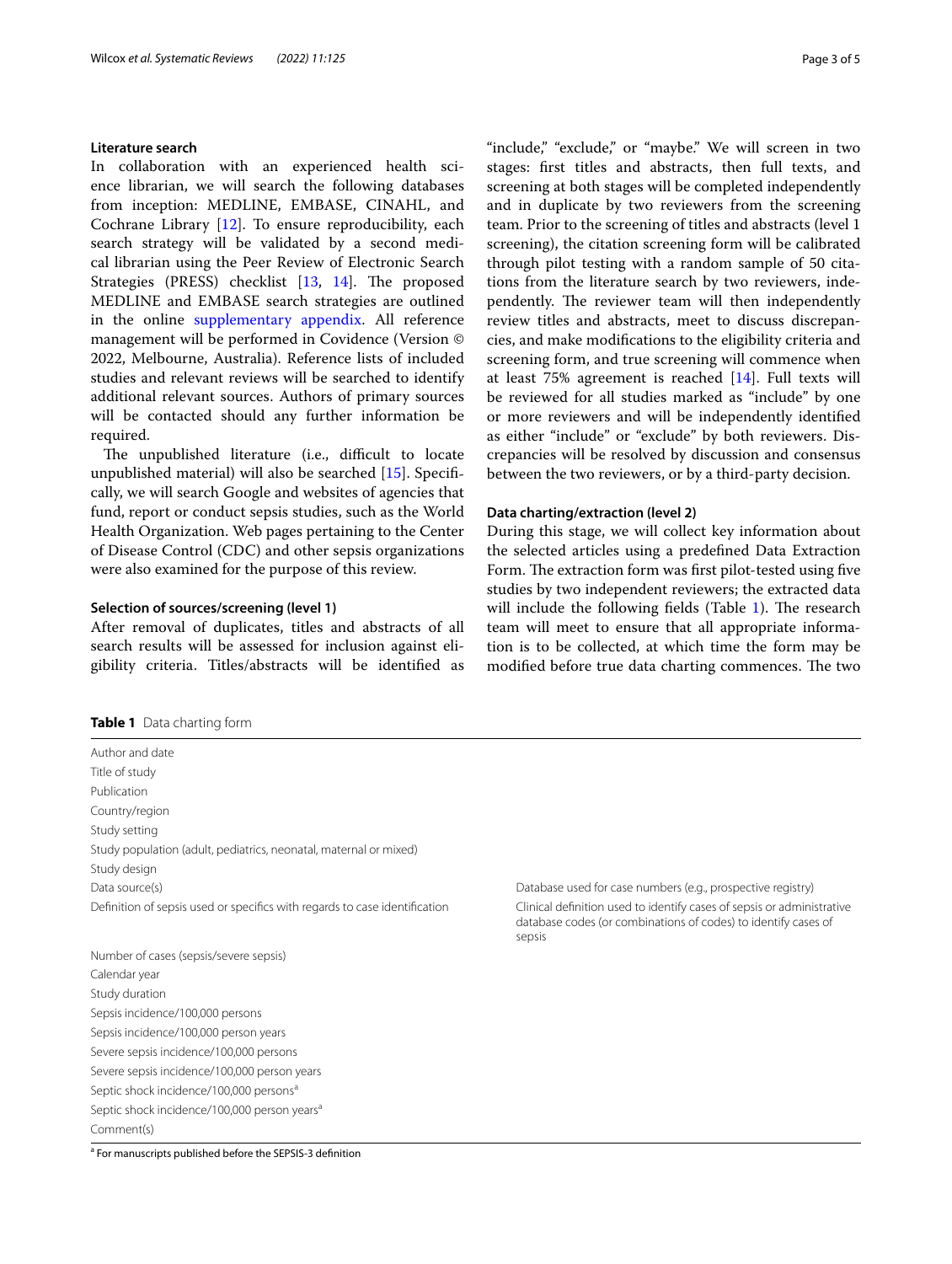members of the team will be responsible for independently charting the data from each included article. To ensure inter-rater reliability, a 20% sample of included articles independently reviewed will then be compared by the two members of the research team. Discrepancies in extracted data will be discussed between reviewers until consensus is reached or by arbitration of a third reviewer, as required.

#### **Knowledge user engagement activities**

We defne knowledge user (KU) engagement as individuals who may be afected by the research fndings. We have recruited scientists from the Canadian Sepsis Network, a network of Canadian researchers with areas of expertise that include basic science, health services research, and health policy and specifcally, individuals with expertise in neonatology and pediatrics.

Partners will be engaged in the scoping review process including the refnement of study inclusion criteria as well as interpretation of fndings to inform dissemination activities. Activities will be sequential, and fndings will inform the next steps.

#### **Patient and public involvement**

No patient was involved.

#### **Synthesis**

Scoping reviews do not include quantitative synthesis of results, but rather characterize the existing literature and identify research gaps. A narrative report will be produced to summarize the extracted data around the following outcomes for each of the populations studied (neonates/maternal, pediatrics, and adults): region of study, data sets used, incidence, associated defnitions used, and changes reported in incidence over time. These results will be described in relation to the research question and in the context of the overall study purpose. Descriptive frequencies of the aims/results of the fndings will be reported, and visually mapped to display the possible concentrations of sepsis research exploring incidence among certain populations and geographical regions. Gap identifcation will detect areas, such as countries that lack data on the incidence of sepsis in specifc populations (e.g., neonates), and if there is a paucity of data on signifcant sepsis-related conditions.

#### **Ethics and dissemination**

Since the scoping review will synthesize information from available publications, it does not require ethical approval. The end-users identified, in addition to individual sepsis investigators, include the Canadian Sepsis Foundation, British Columbia Patient Safety and Quality Council, Canadian Critical Care Society, Canadian

Critical Care Trials Group, Global Sepsis Alliance, Chief Medical Officers of Health in Canadian provinces, Canadian Association of Emergency Physicians, Canadian Critical Care Translational Biology Group and the Network of Canadian Researchers.

Potential barriers to study uptake include (1) lack of awareness and (2) lack of time. To circumvent these barriers, an article reporting the results of the scoping review will be submitted for publication to a scientifc peer-reviewed journal; the research team will conduct webinars reporting study fndings, investigators will present results at national and international meetings, and lastly, an organized twitter campaign will further awareness of study results. In recognizing the barrier of a lack of time, a one-page summary tailored to diferent audiences will be crafted and made available. We will organize collated information into a publicly available indexed and searchable electronic registry of existing sepsis research. This registry will be publicly available through the Sepsis Research Network's website [\(https://www.sepsiscanada.](https://www.sepsiscanada.ca/) [ca/](https://www.sepsiscanada.ca/)).

#### **Supplementary Information**

The online version contains supplementary material available at [https://doi.](https://doi.org/10.1186/s13643-022-02002-6) [org/10.1186/s13643-022-02002-6](https://doi.org/10.1186/s13643-022-02002-6).

<span id="page-3-0"></span>**Additional fle 1: Appendix 1.** Search strings for Medline and EMBASE.

#### **Acknowledgements**

Not applicable.

#### **Authors' contributions**

MEW wrote the frst draft and revised the manuscript. All authors revised for critical content and approved the fnal manuscript.

#### **Funding**

This study is supported by a peer-reviewed funding proposal awarded to MEW from Sepsis Canada. Sepsis Canada is a multidisciplinary network funded by the Canadian Institutes of Health Research. ACT is funded by a Tier 2 Canada Research Chair in Knowledge Synthesis.

#### **Availability of data and materials**

Not applicable.

#### **Declarations**

**Consent for publication**

Not applicable.

#### **Competing interests**

The authors declare that they have no competing interests.

#### **Author details**

<sup>1</sup> Department of Medicine, University Health Network, Toronto, ON, Canada.<br><sup>2</sup> Interdepartmental Division of Critical Care Medicine, University of Toronto. <sup>2</sup>Interdepartmental Division of Critical Care Medicine, University of Toronto, Toronto, ON, Canada. <sup>3</sup> Department of Medicine, McMaster University, Hamilton, ON, Canada. <sup>4</sup> Department of Health Research Methods, Evidence and Impact, McMaster University, Hamilton, ON, Canada. <sup>5</sup> Department of Medicine, University of British Columbia, Vancouver, BC, Canada. <sup>6</sup>Center for Health Evaluation and Outcome Sciences, St. Paul's Hospital and University of British Columbia, Vancouver, BC, Canada. <sup>7</sup> Library & Information Services,